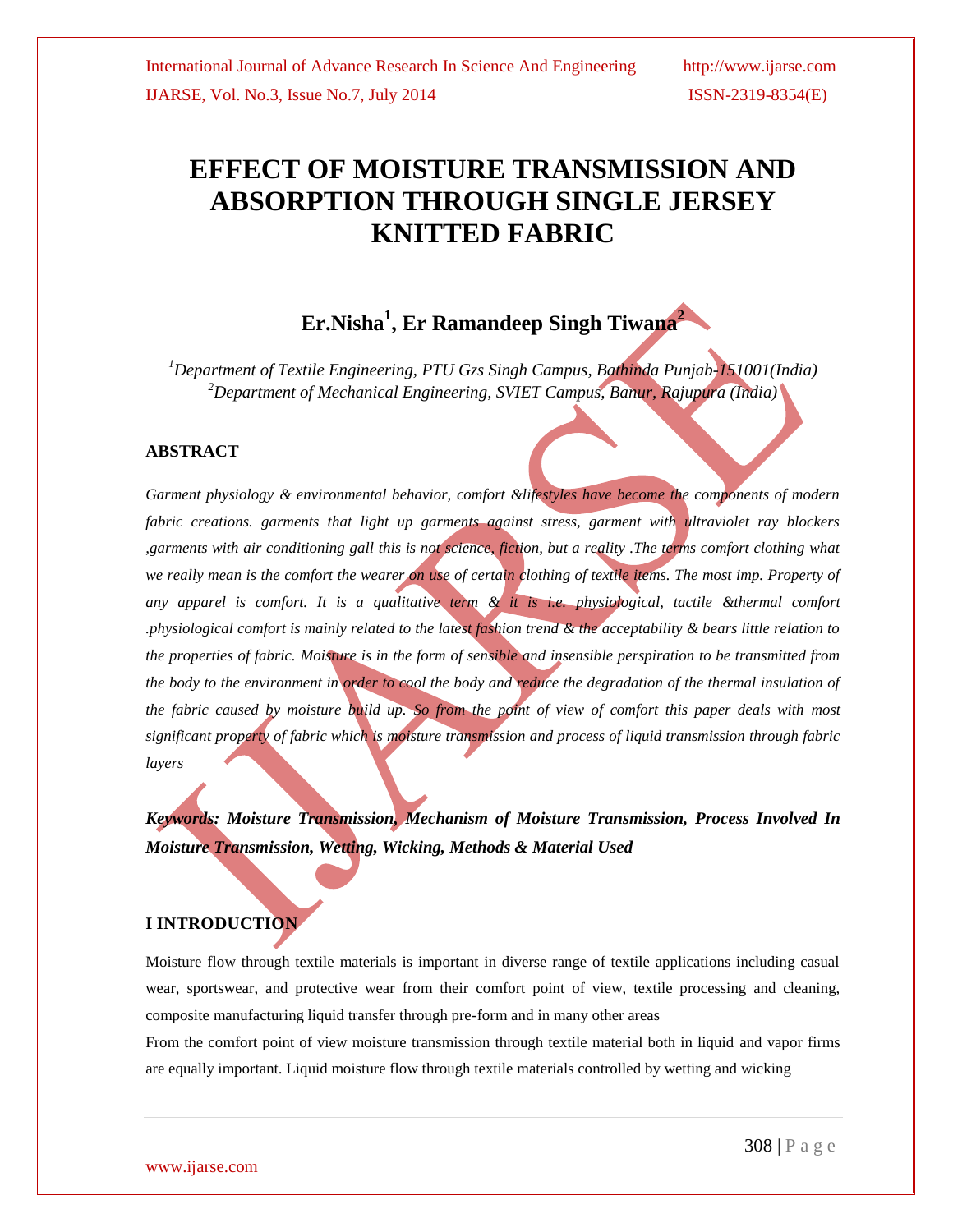The tactile comfort has relationship with the fabric surface & mechanical properties .the thermal comfort is related to the ability of the fabric to maintain the temp. of the skin through transfer of heat and perspiration generated within the human body. $^{(1)}$ 

Thermo physiological wear comfort concerns with the heat and moisture transport properties of clothing and the way it helps the clothing to maintain the heat balance of the body during various levels of activity. It is known that the textile fibers take up moisture from the air. The properties of absorbing moisture is a valuable feature of clothing materials. Apart from its direct utility in keeping the skin dry the absorption of moisture causes the fabric to act as a heat reservoir, protecting the body from sudden changes of external conditions.<sup>(1)</sup> Knitted fabrics are preferred for athletic wear because heat & liquid sweat generation during athletic activities must be transported out & dissipated to the atmosphere. As it is clear from the above study that the moisture transmission and the dryness are the two equally important parameters to check the comfort level of the fabric. So, we can say that moisture transmission and dryness are two important aspects to check the comfort level in single jersey knitted fabrics. We can also use woven fabric for testing of moisture transmission and dryness of the fabric, but in this study we have used single jersey knitted fabrics.  $(1)$ 

## **II MECHANISM OF MOISTURE TRANSMISSION STUDY**

The moisture transmission behavior of a clothing assembly plays a very important role in influencing its efficiency with respect to thermo physiological body comfort. This paper is in two parts:-

Part-1 deals with the processes involved in moisture transmission and the factors at play

Part-2 is concerned with selecting the measurement techniques which are of great importance of determining fabric factors that influence fabric comfort.

The instruments and method used for testing purposes should adequately simulate the exact conditions for which fabric will be used in order to determine the effectiveness of that fabric for a particular wearing situation and environmental condition

The testing methods used and the apparatus developed for determining moisture transmission through textiles by different mechanisms are discussed in this paper. Moreover, The fabric which is in contact with the skin should be dry to the touch otherwise heat ,which flow from the body will increase and Causing unwanted loose in body heat and a clammy feeling. for a particular end use it is necessary to design fabrics with required moisture transmission properties.<sup>(1)</sup>

The chosen experiment procedure is the most important consideration to be followed during the evaluation of the moisture transmission properties of the fabric and clothing system.

Moisture and heat transfer through a fabric is measured in two conditions:

1)Steady state

2Ttransient state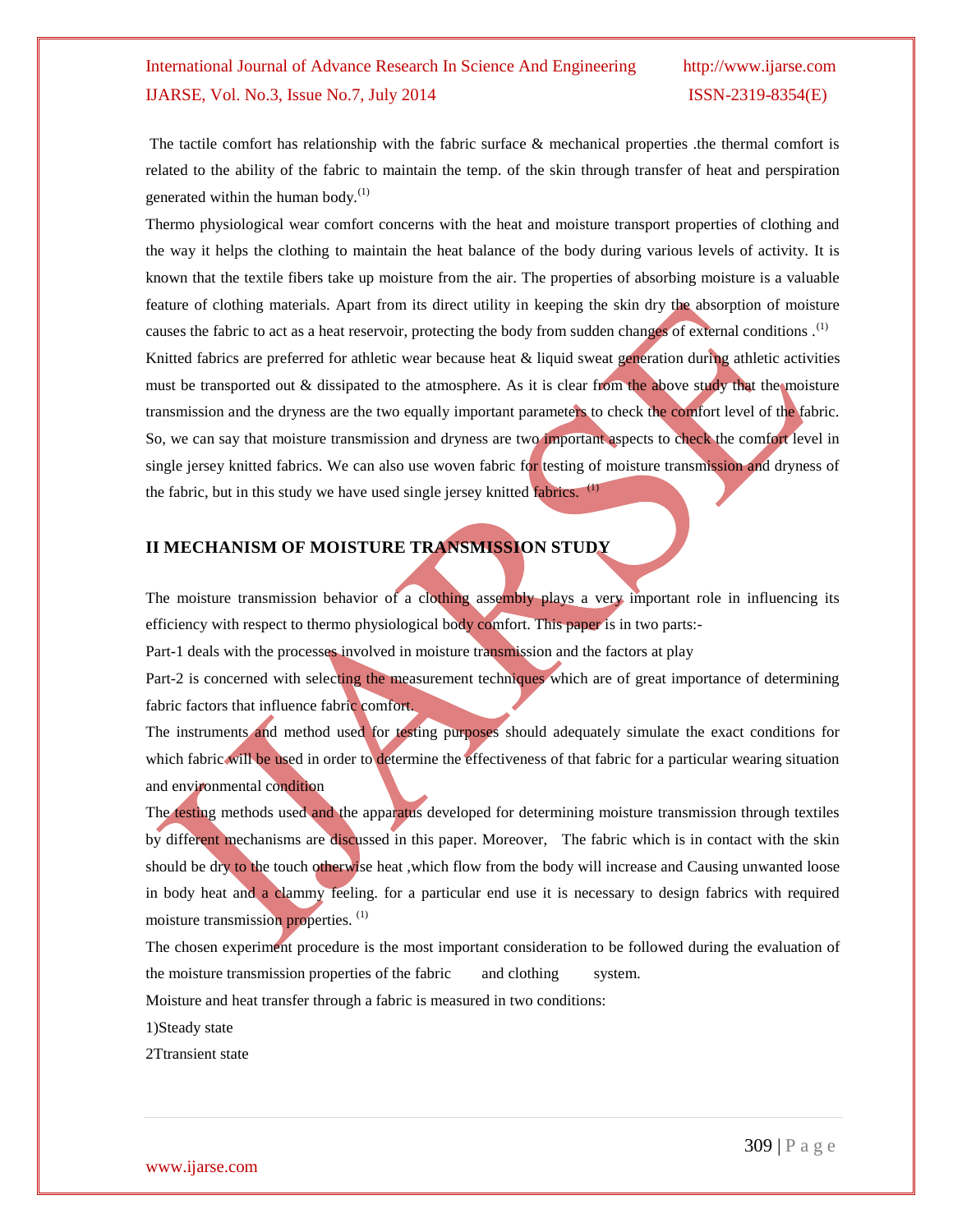Steady state experiments provide reliable heat and mass transfer data for non active case but they cannot explain heat and mass transfer mechanisms in actual wearing condition.

The human body is rarely in a thermal steady state, but is continuously exposed to transients in physical activity and environmental conditions.(2)

#### **III PROCESSES INVOLVED IN MOISTURE TRANSMISSION THROUGH FABRIC**

Under transient humidity conditions is an important factor which influences dynamic comfort of the wearer in practical use. Moisture may transfer through textiles material in vapor and liquid form.

The water collected in each of the bazels is measured and the mean volume calculated to the nearest milliliter $^{(2)}$ 

#### *Absorption:*

From the weight of each specimen before and after the test , the percentage of water retained by each specimen is calculated as follows:

Absorption= Wt of water absorbed\*100

Original wt. of test specimen

The mean of for results is calculated and reported .During testing the following points must be considered:

- Temperature  $= 18-20$ degree c
- Ph of water  $= 6-8$
- Rate of flow  $=$  62-68 ml/min/bezel

Drops of uniformly spaced and the fabrics to be conditioned for at least 24hours in a standard atmosphere. Specimens to be weighed in air light containers.

Surplus water to be removed by six sharp shakes with arm outstretched in a horizontal position.

## **IV METHODOLOGY OF MOISTURE TRANSMISSION AND WETTING OF FABRIC**

It is the ability of the fabric to take up a liquid. It is a term related the warmth of a fabric. If a fabric permeable to air but does not absorb water, evaporation of perspiration takes place from the skin and skin temperature falls. This is the phenomena which occurs when on fabrics are worn .If the fabrics absorbs the perspiration, however, evaporation takes place from the fabric and from the skin before chilling does not occur.<sup>(2)</sup>

Generation of metabolic sweat is a natural outcome of a person involved in strenuous activity, The absorption of the sweat by a garment and its transportation through and across the fabric where it is evaporated are claimed by some researchers to add comfort. The measurement of absorption is therefore of typical interest. A no. of test methods have been devised and many of these have been adopted as standards , but these tests give only fragmented information on the absorptive capabilities of a fabric. These are the vertical-strip and porous plate tests.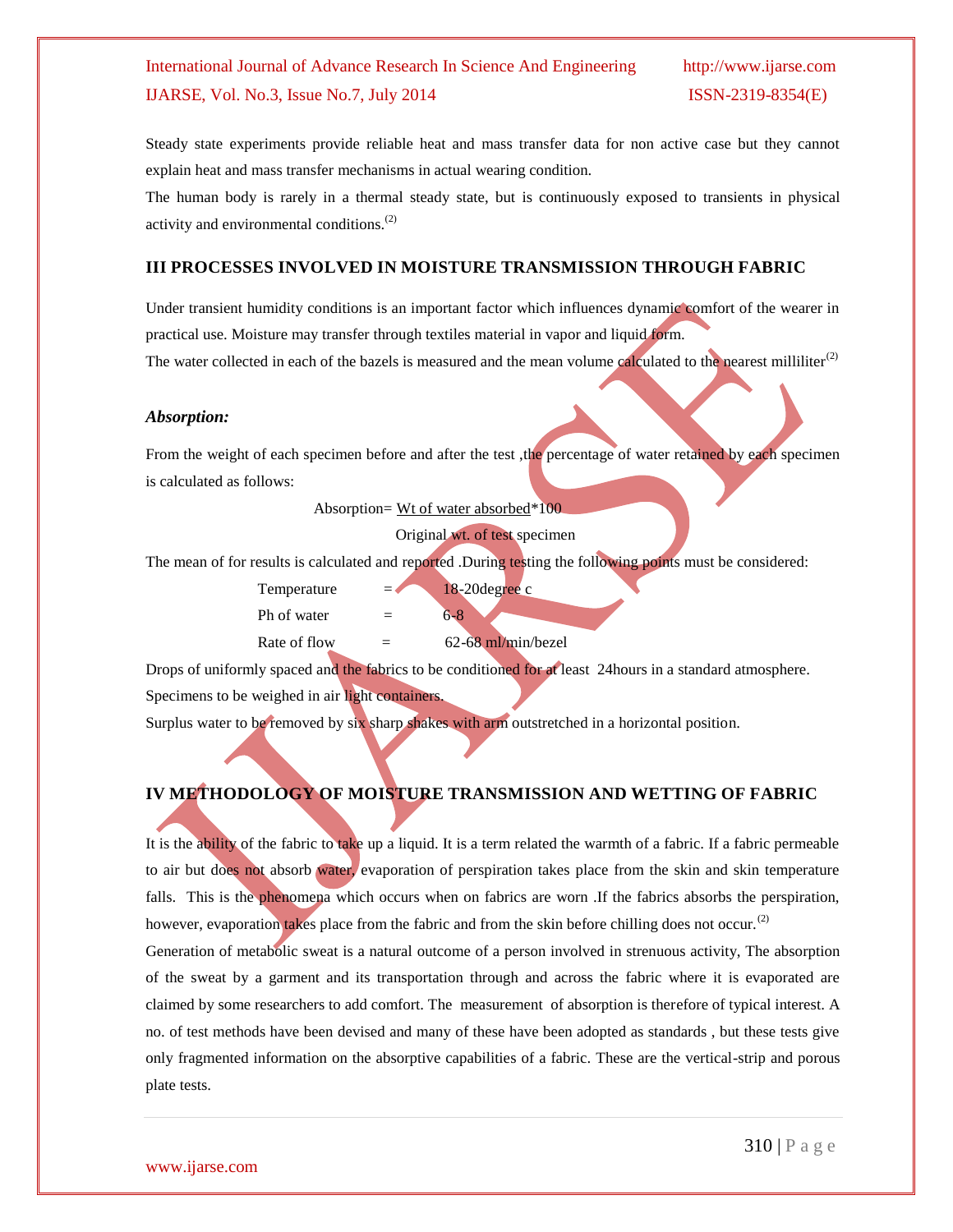Method that measure both these parameters are qualitative. These is therefore a need to develop a test method that will quantitatively determine both absorption and wicking properties , in order to obtain much broader information about the moisture transmission.(2)

#### *The following are the ways in which water can pass through a fabric:*

1)By wetting the fabrics, followed by capillary action which brings the water to the other side

2)By the pressure of water, forcing it through the openings of the fabric.

3)By the combination of the above two sections.

The absorption desorption processes play a major role in vapour transport through hygroscopic materials.

In the presence of air flow, the forced convection process play a significant part in carrying moisture from the skin to the atmosphere ,through the fabric layers. In the case of a windy atmospheric condition or the movement of air under clothing, corresponding to an" inner wind" due to body movement. This is known as pumping effect, The moisture transmission by convection process plays a significant part in carrying moisture from the skin to the atmosphere, through the fabric layers ,specially in the case of the highly porous textile layers.

The confirmed air layer close to the skin does not behave as passive barrier. This is place where strong convective movements takes place, due to its vertical dominant disposition and by the separation of a few centimeters between too surfaces(skin and internal fabric)with sufficient amount of pressure gradient.

## **V METHODS OF MEASURING LIQUID MOISTURE TRANSMISSION**

Liquid moisture transmission through a textile material consists of two processes-

a)Wetting

b) Wicking

In the wetting process the fiber air interface is replaced with a fiber liquid interface and wicking starts as the liquid enters into the capillary formed by two adjacent fiber or yarn<sup>(3)</sup>.

#### **5.1 Wetting**

Wetting is the ability of a liquid to maintain contact with a solid surface, resulting from intermolecular interactions when the two are brought together. The degree of wetting is determined by a force balance between adhesive and cohesive forces.<sup>(3)</sup>

Wetting is important in the bonding or adherence of two materials. Wetting and surface forces that control wetting are also responsible for other related effects, including so called capillary effects.<sup>(3)</sup>

#### *Wetting Depends On The Following Factors:*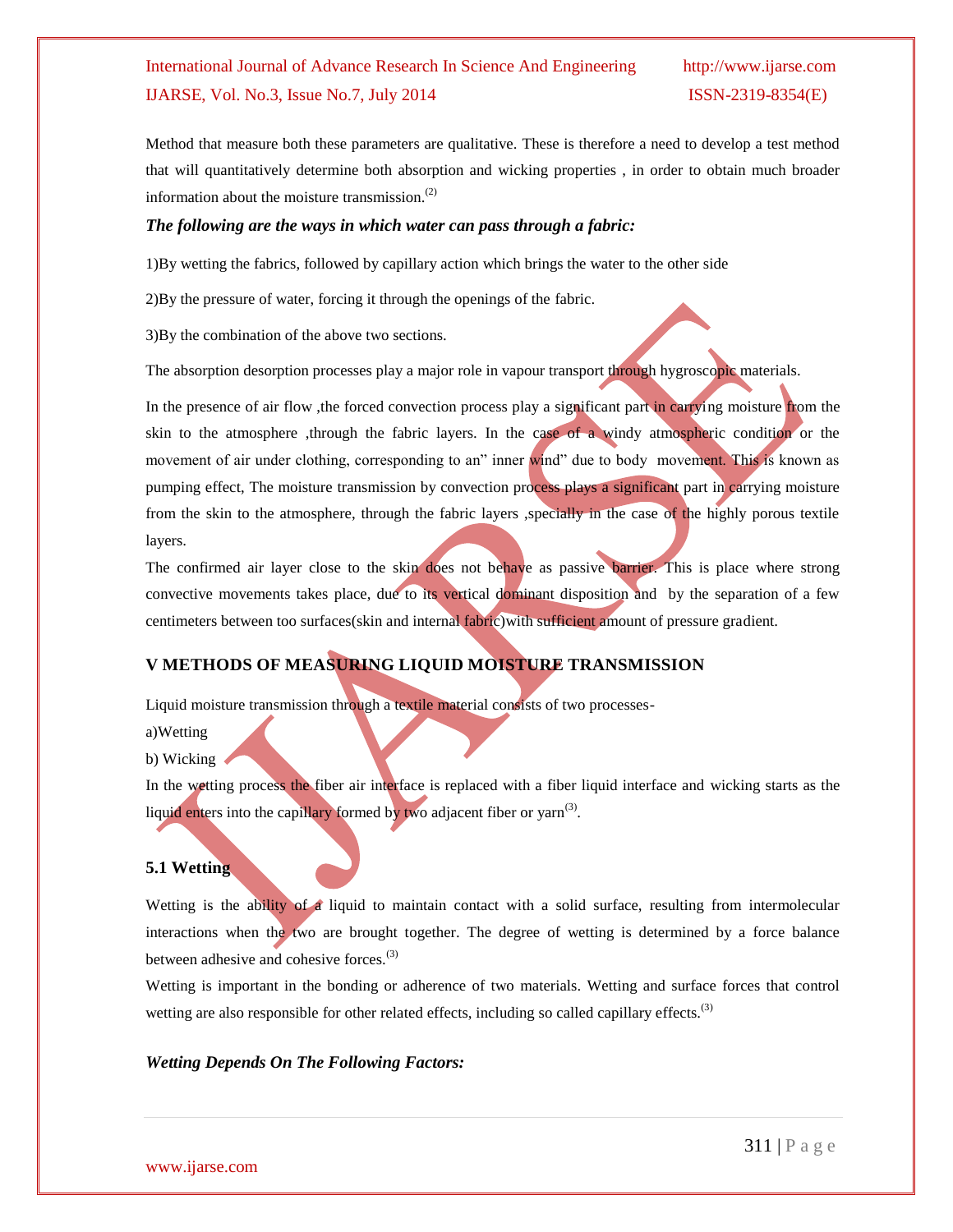Wetting is primarily depending on the solid surface and the properties of a solid material as well as the liquid use. Therefore by manipulating the properties of surfaces one can optimize the function or performance of a solid surface or the material for the purpose of interest. Likewise, if modifying the liquid of interest to achieve the desired wetting conditions.

Examples of applications where solid surface wet ability plays a crucial role are body implants, contact lenses, bio-materials, fabrics, super hydrophobic surfaces, self-cleaning and non-sticky surfaces<sup>(3)</sup>

#### **5.2 Wicking**

In the absence of external forces the transport of liquids into fibrous assembly is driven by capillary forces that arise from the wetting of the fiber surfaces. If the liquid does not wet the fabrics it will not wick into the fibrous assembly. In the case of contact angle above  $90^\circ$ , liquid in a capillary is depressed below the surface instead of rising above it. In order for wicking process to take place spontaneously. The balance of energy has to be such that energy is gained as the liquid advances into the material.

Wicking depends upon the wettability of fiber surfaces. In contrast to diffusion of water vapor, wicking increases as moisture regain decreases because the water is not absorbed by the fibers. Whether a fabric feels wet to the touch depends not only on whether it has absorbed moisture but also on fiber properties. Garments that have become wet usually feel clammy against the skin. $(4)$ 



#### **Fig: Drymax fibers vs wicking fibers**

The mechanism by which moisture is transported in textiles is similar to the wicking of a liquid in capillaries. Capability action is determined by two fundamental properties of the capillary its diameter and surface energy of its inside face. The smaller the diameter or the greater the surface energy , the greater the tendency of a liquid to move up to the capillary. I n textile structures , the spaces between the fibers , the greater the ability of the fabric to wick moisture. $(4)$ 

#### **VI THE SEVERAL FACTORS AFFECT THE MOISTURE TRANSPORT IN A FABRIC ARE**

1) Fabric construction

2) Fiber type

#### www.ijarse.com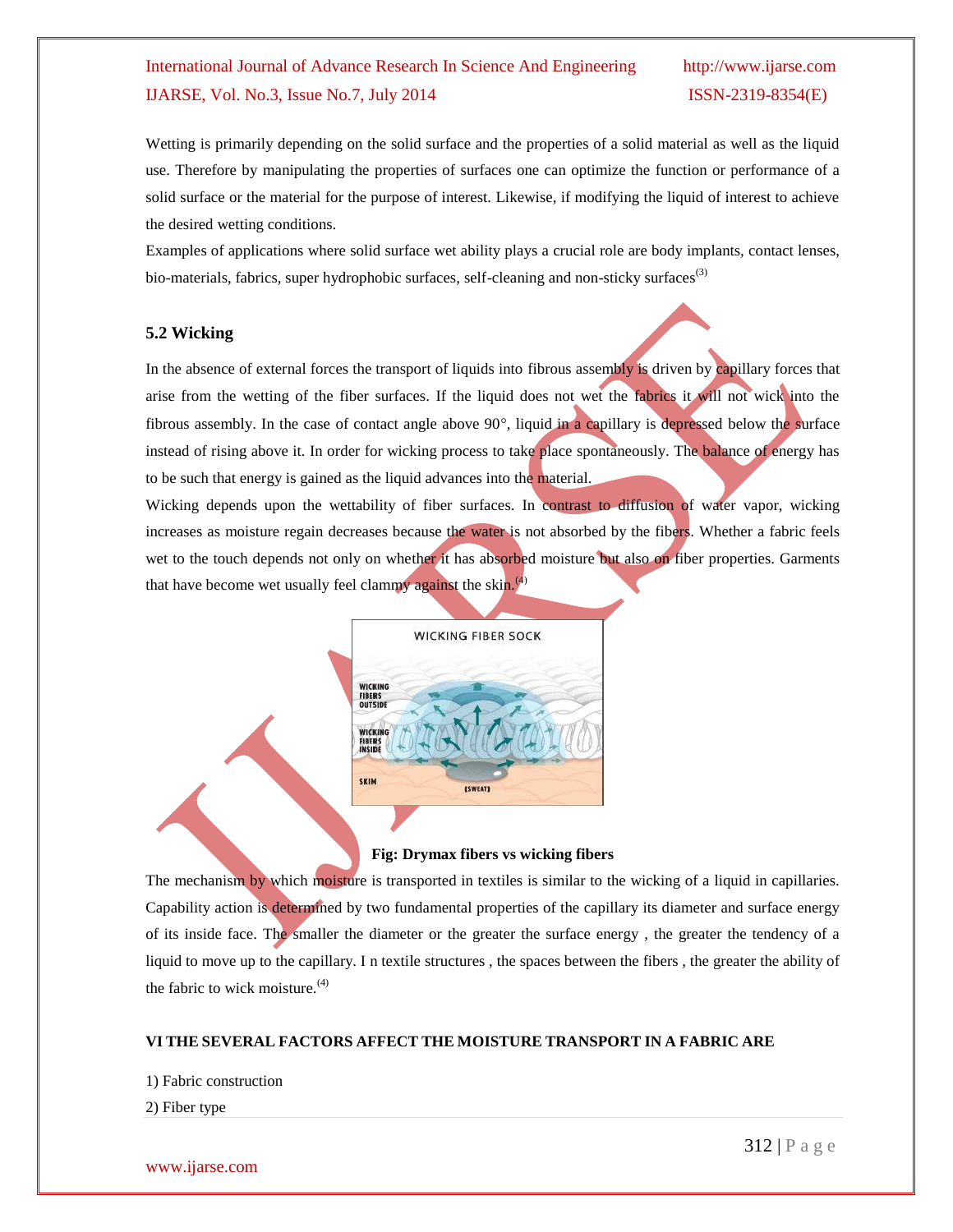- 3) Wt. of thickness of fabric
- 4) Effect of chemical treatment
- 5) Wicking behavior of knitted fabrics

### **VII MATERIAL AND METHODS**

#### **7.1 Material**

The following materials were selected to produce the single jersey knitted fabrics for analyzing the effect of moisture transmission properties on knitted fabrics

- 1) Lycra as a core and cotton as sheath core yarn 30s resultant count
- 2) Lycra as a core and viscose as sheath core yarn
- 3) 100% cotton knitted fabric

The Lycra and cotton core yarn, Lycra and viscose core yarn were produced as resultant count 30s by ring frame with core yarn attachment device. The cotton yarn was produced by ordinary ring frame resultant count 30s.

The single jersey knitted fabric:-

The cotton , cotton Lycra core yarn and viscose Lycra core yarn plain knitted fabrics were produced by single jersey knitting machine. The all knitted fabrics parameters are same like GSM, wales per inch, coarse per inch, stitch length etc; and then the fabrics were bleached using sodium hypo chlorite.<sup>(5)</sup>

#### **7.2 Testing Methods**

The moisture transmission effect in core spun yarn knitted fabric (single jersey) is tested in the following ways and the results are compared with 100% cotton knitted fabrics.

1) Strip test: - A strip of the test fabric, pre conditioned at 25degree Celsius, 65% RH was suspended vertically with its lower end immersed in a reservoir of distilled water. The height reached by the water in the fabric above the water level in the reservoir was measured from the wicking height.

2) Absorbency test:- A method for assessing absorbency is sometimes used to demonstrate differences in absorbency among various fabrics. In this simple method a fabric specimen is placed in a beaker of water, and the time required for it to become completely submerged recorded  $(6)$ 

### **7.2.1 Moisture Transmission Method**

#### **Water method**

In this water method, the dish contains distilled water. In this method the assembly is weighed periodically, and the weight decreases as moisture transfer from the dish through to the fabric to the outside of the environment.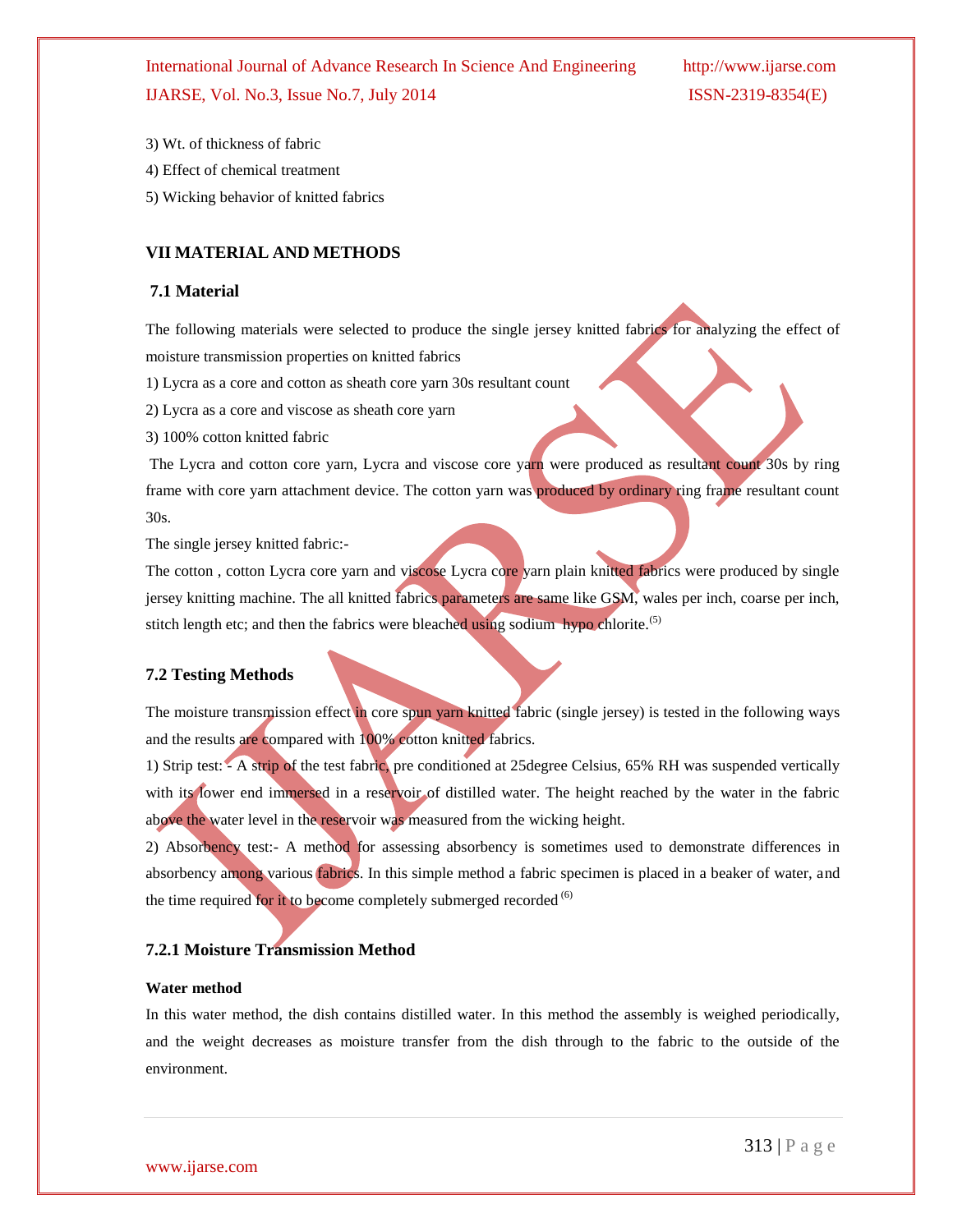In this test , the water gradually moves from the moist environment through the fabric dryer environment at a rate dependent on the fabric moisture transport properties. The results of the rate of water vapor transmission are represented graphically by plotting the dish weight against time.<sup> $(7)$ </sup>

## **VIII Testing Of Knitted Fabric to Check the Moisture Transmission and Dryness of the Fabric**

#### *8.1 Type of sample used for testing*

Single jersey knitted fabric NO OF SAMPLES TAKEN: Before wash=27 Samples After wash=27 samples

## **8.2 Chemical Used**

Distilled water, detergent, (Brand: ezee, manufacturer, Godrej Soaps ltd. , Mumbai)

### **8.3 Temperature and Humidity**

Temp= $20^{\circ}c$ RH=65%

### **8.4 Procedure**

Fabric sample preparation:-

9 fabric samples were prepared on a circular knitting machine with following specification:

### *8.5 Given*

The fabric samples were conditioned for 48 hours in a room at  $20^{\circ}C \& 65\%$  RH. The fabric parameters such as wales/cm, coarses/cm, measured stitch length & thickness were measured in the laboratory, following the standard procedure:

|            | Wales/cm | Coarse/cm | <b>Thickness</b><br>$(in \, mm)$ | <b>Measured</b><br>stitch length<br>$(in \, mm)$ |
|------------|----------|-----------|----------------------------------|--------------------------------------------------|
| F7<br>1/24 | 16       | 12        | 0.508                            | 2.61                                             |
| F8/24      | 16       | 12        | 0.521                            | 2.74                                             |
| F9 / 24    | 15.3     | 10.5      | 0.518                            | 2.93                                             |
| F0/24      | 15       | 9         | 0.505                            | 2.85                                             |
| F1/20      | 15       | 10        | 0.541                            | 2.84                                             |
| F2/20      | 15       | 11.3      | 0.555                            | 2.60                                             |
| F3/20      | 16       | 12.3      | 0.548                            | 2.75                                             |
| F4/20      | 16.3     | 13.3      | 0.565                            | 2.60                                             |
| F6/36      | 17       | 10        | 0.438                            | 2.5                                              |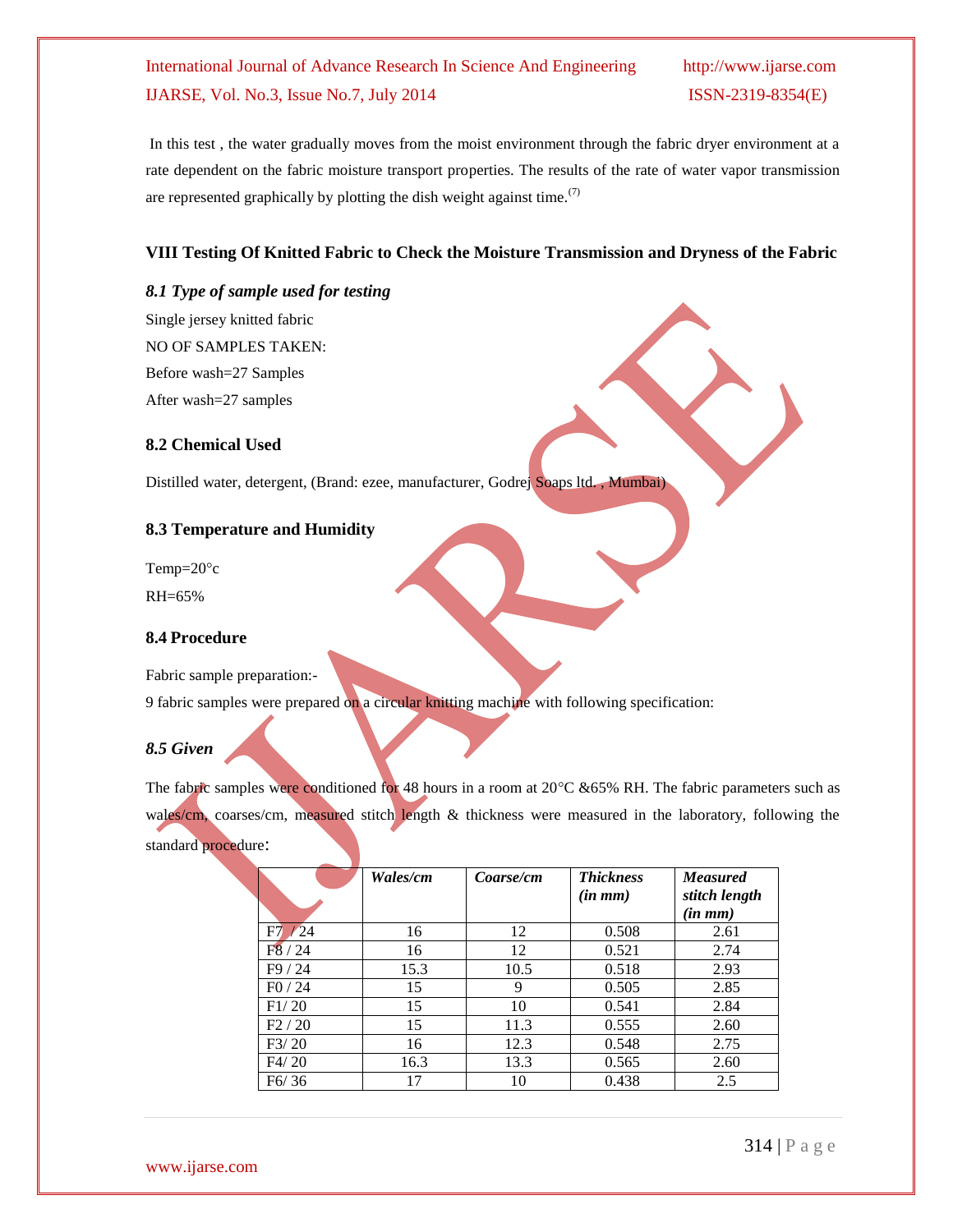## **8.6 Procedure for Washing and Drying**

For washing we have divided samples in two sets.

1. Before wash sample

2. After wash sample

#### Table 1 (detail of quality parameters of yarns)

| T)               | <b>TEX TWIST</b><br><b>FACTOR(TM)</b> | <b>MEASURED</b><br><b>TEX</b> | <b>TENACITY</b><br>mNTex | <b>Elongation</b><br>% | <b><i><u>Unevenness</u></i></b><br>$U\%$ | <b>Imperfection /1000m</b> |                               |             |  |
|------------------|---------------------------------------|-------------------------------|--------------------------|------------------------|------------------------------------------|----------------------------|-------------------------------|-------------|--|
|                  |                                       | <b>MEAN</b><br>$C.V.$ %       |                          |                        |                                          | THIN<br><b>PLACES</b>      | <b>THICK</b><br><b>PLACES</b> | <b>NEPS</b> |  |
| ) <sup>5</sup> ) | 33.5                                  | 29.54                         | 187.9                    | 4.63                   | 8.24                                     | 0                          | 10                            | 122         |  |
|                  | (3.5)                                 | (1.70)                        |                          |                        |                                          |                            |                               |             |  |
|                  | 36.4                                  | 29.03                         | 151.9                    | 4.85                   | 8.4                                      | 0                          | 3                             | 160         |  |
|                  | (3.8)                                 | (1.36)                        |                          |                        |                                          |                            |                               |             |  |
|                  | 39.2                                  | 29.51                         | 240.9                    | 5.0                    | 8.28                                     | 0                          | 8                             | 210         |  |
|                  | (4.1)                                 | (1.77)                        |                          |                        |                                          |                            |                               |             |  |
| E)               | 33.5                                  | 24.10                         | 164.2                    | 4.37                   | 9.08                                     | 0                          | 22                            | 162         |  |
|                  | (3.5)                                 | (2.36)                        |                          |                        |                                          |                            |                               |             |  |
|                  | 36.4                                  | 23.76                         | 198.7                    | 4.79                   | 8.36                                     | 0                          | 8                             | 133         |  |
|                  | (3.8)                                 | (2.0)                         |                          |                        |                                          |                            |                               |             |  |
|                  | 39.2                                  | 23.74                         | 201.5                    | 4.65                   | 8.51                                     | 0                          | 17                            | 152         |  |
|                  | (4.1)                                 | (1.93)                        |                          |                        |                                          |                            |                               |             |  |
| ) <sup>5</sup> ) | 33.5                                  | 29.68                         | 210.9                    | 4.25                   | 9.09                                     | 0                          | 18                            | 60          |  |
|                  | (3.5)                                 | (1.78)                        |                          |                        |                                          |                            |                               |             |  |
|                  | 36.4                                  | 29.64                         | 177.3                    | 4.14                   | 9.12                                     | 0                          | 15                            | 80          |  |
|                  | (3.8)                                 | (2.33)                        |                          |                        |                                          |                            |                               |             |  |
|                  | 39.2                                  | 30.22                         | 201.2                    | 4.64                   | 9.43                                     | 3                          | 30                            | 115         |  |
|                  | (4.1)                                 | (1.61)                        |                          |                        |                                          |                            |                               |             |  |
|                  | 33.5                                  | 16.36                         | 145.7                    | 3.87                   | 9.7                                      | 0                          | 45                            | 65          |  |
|                  | (3.5)                                 | (0.96)                        |                          |                        |                                          |                            |                               |             |  |
|                  | 36.4                                  | 16.64                         | 169.5                    | 3.95                   | 9.82                                     | 0                          | 48                            | 122         |  |
|                  | (3.8)                                 | (1.35)                        |                          |                        |                                          |                            |                               |             |  |
|                  | 39.2                                  | 16.53                         | 177.4                    | 4.1                    | 10.25                                    | $\overline{2}$             | 57                            | 80          |  |
|                  | (4.1)                                 | (0.84)                        |                          |                        |                                          |                            |                               |             |  |



The 9 samples were tested 3 times making 27 readings, each for before wash & after wash. The before wash samples were cut into uniform sizes of 100 cm sq. by using G.S.M cutter. These samples were weighed in dry state in an electronic balance with  $\pm 0.0001$  accuracy

Chemical used:- Distilled water, detergent(brand-ezee, manufactuer , godrej soaps ltd.Mumbai)

#### *After wash*

In this process we have taken 27 samples and immersed in ezee solution in a bucket and left the samples to be wet completely for 12 hours. After the complete process of wetting samples were weighed in wet state in an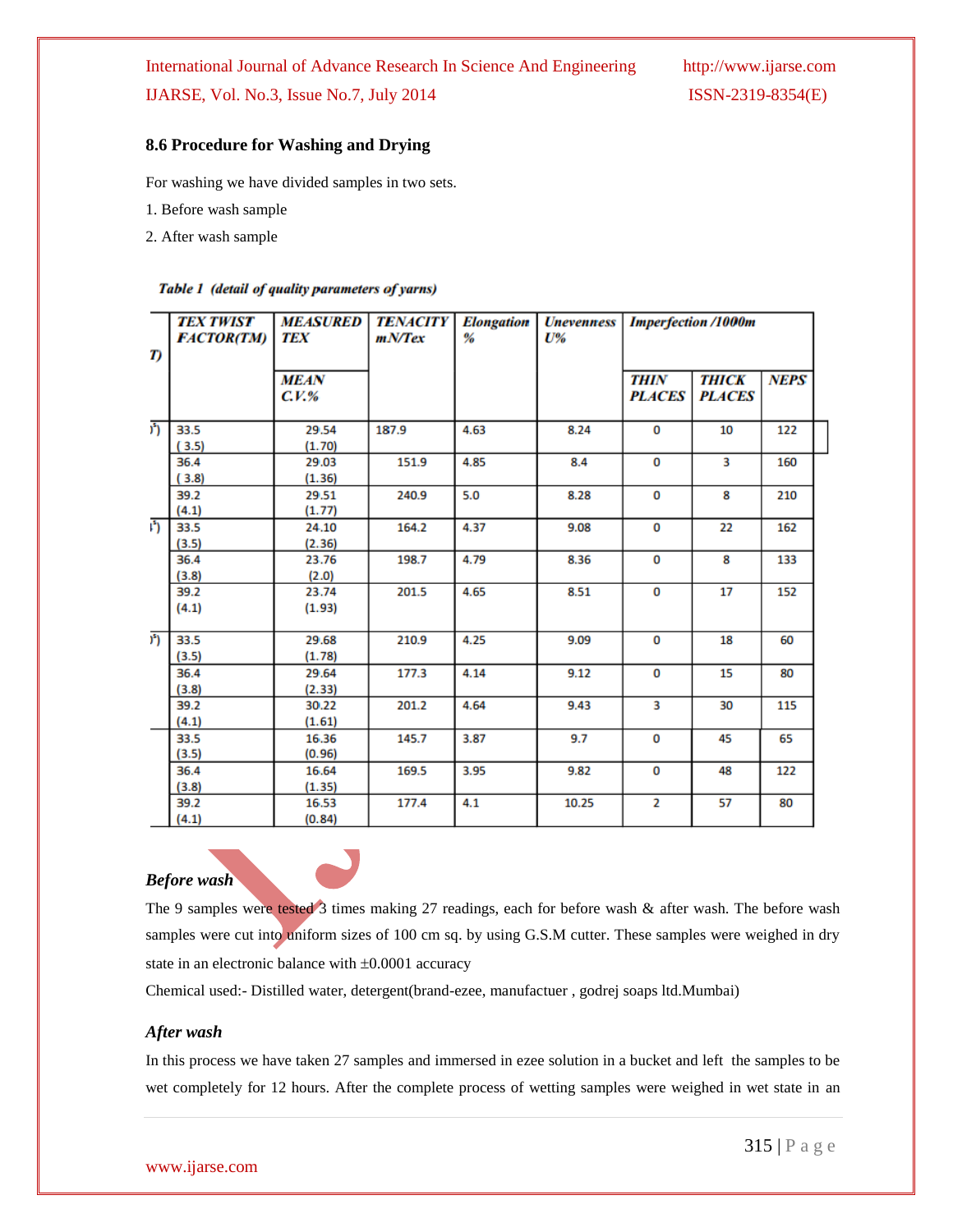electronic balance with  $\pm 0.0001$  accuracy. After weighing the samples were hanged to remove the loose water. Samples took 7-8hours for the removal of loose water at that time we have again weighed the samples. Then we had left the samples to get dry in standard atmospheric conditions in a room. After drying these samples were again weighed to check its dryness.

| <b>SPECIFICATION</b>         | <b>SINGLE JERSEY</b>          | <b>INTERLOCK</b>                        |  |  |
|------------------------------|-------------------------------|-----------------------------------------|--|--|
| <b>MAKE</b>                  | <b>STM Knitting Machine</b>   | <b>STM Knitting Machine</b>             |  |  |
|                              | Manufacturers, Ludhiana       | Manufacturers, Ludhiana                 |  |  |
| Number of feeders            | 48                            | 48                                      |  |  |
| Diameter of machine          | 24 inch                       | 24 inch                                 |  |  |
| <b>GUAGE OF MACHINE</b>      | 16, 20 & 24                   | 24                                      |  |  |
| RPM of machine               | $2 - 40$ , step less          | $\blacktriangleright$ 2 – 40, step less |  |  |
| Positive Feed Device         | Yes                           | <b>Yes</b>                              |  |  |
| Type of creel                | Side creel                    | Side creel                              |  |  |
| Adjustment for stitch length | Yes                           | Yes, both in dial and cylinder          |  |  |
| Fabric take-down system      | Adjustable belt & pulley type | Adjustable belt & pulley type           |  |  |
| Number of needles            | 1192, 1524 & 1800             | 3678                                    |  |  |

*Table 2(specifications of circular knitting machine)*

## **IX GRAPH SHOWING RELATION B/W FABRIC SAMPLES AND WEIGHT**



### **9.1 RESULT**

Here we have shown the graph for samples and their moisture weight and dry weight.

The moisture weight and dry weight both increases as the stitch length of the samples decreases for 24s count. Similar trend is observed for 20s count also. However the values of both moisture and dry weights are higher for 20s count than 24s count. This is to be expected since increasing stitch length decreases the fabric weight and 20s count being coarser than 24s fabric weight are higher than with this count than 24s count.

The role of moisture in the fabric under control conditions of experiment is following the expected trend meaning that higher dry weight retains higher amount of moisture.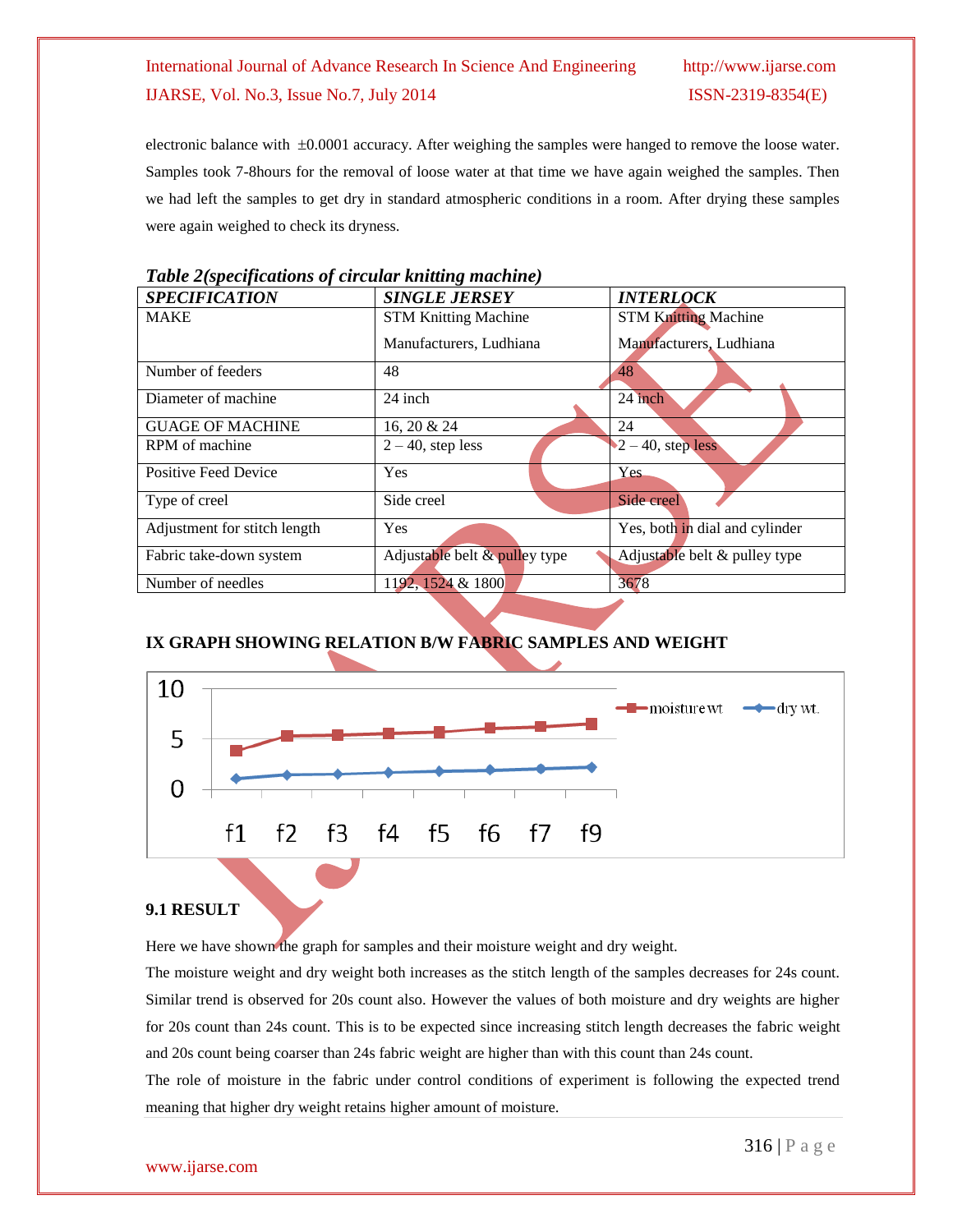## X **GRAPH SHOWING RELATION B/W STITCH LENGTH & WEIGHT**



## **10.1 RESULT**

The fabric wt. in both dry and moisture wt. decreases as stitch length increases. This is obvious because lower SL means tighter fabric and more fabric wt.

The addition of moisture is in the fabric is consistent with the wt. of dry fabric sample. This indicates the dry wt. The higher the dry weight. The higher will be the moisture wt. of the fabric samples

## **10.2 CONCLUSION**

The dry weight and moisture wt. decrease as stitch length increases, since weight of the fabric is inversely proportional to stitch length and absorption of moisture in the fabric is higher with dry weight

## **XI GRAPH FOR THICKNESS V/S DRY WT. & MOISTURE WEIGHT**